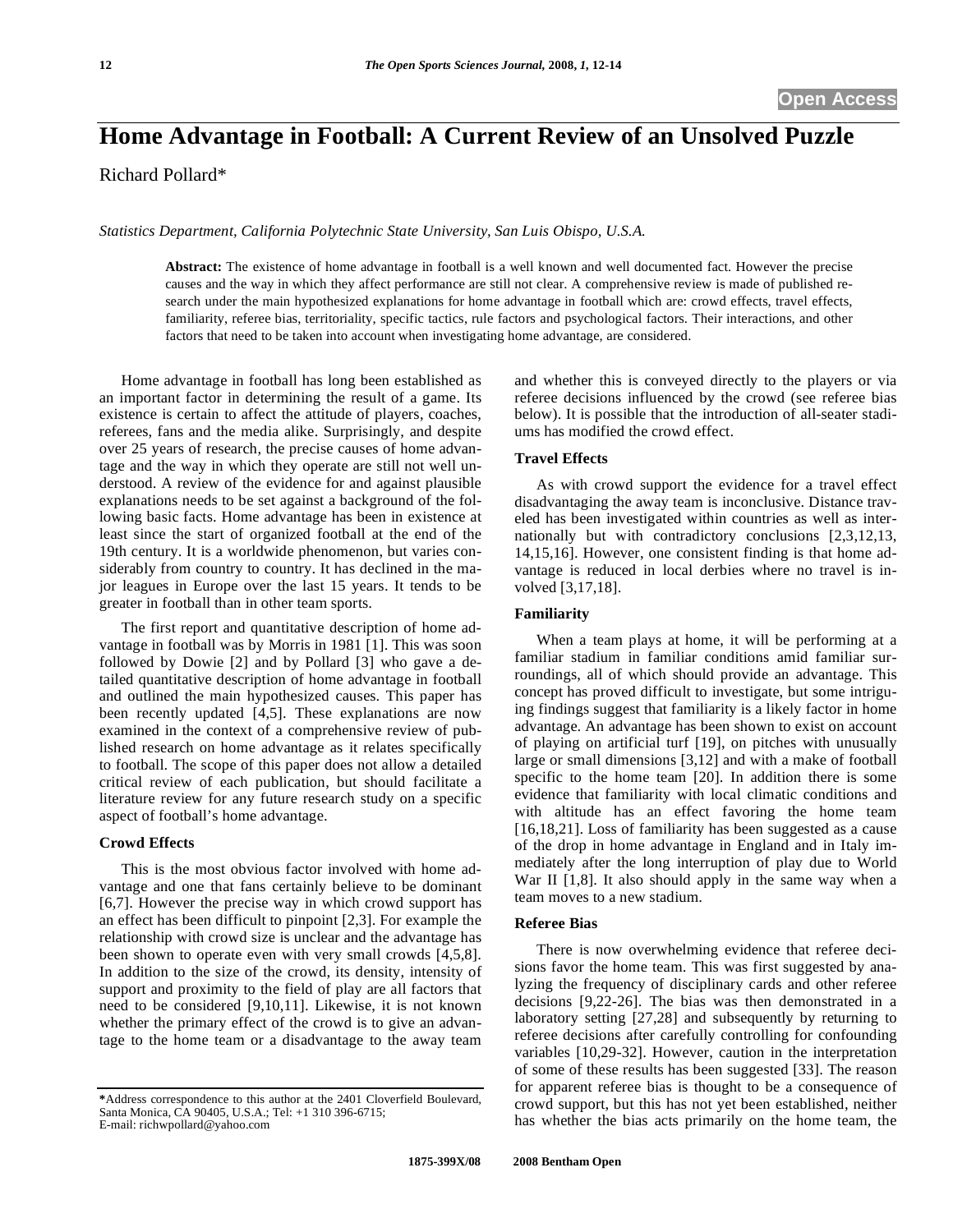away team, or both. An interesting study involving the ethnicity of the referee and of the competing teams also pointed to unequal treatment by the referee, suggesting that other factors might be at work [34].

#### **Territoriality**

Humans and animals are known to respond to a real or perceived invasion of their home territory and it seems reasonable to suppose this might be a factor in home advantage. The idea that this might be at work in football was originally put forward by Morris [1]. Evidence was later produced showing that home players experience an increase in hormone activity before a game [35-38]. Subsequently it has been shown that teams playing in countries, or specific cities or regions within countries, often isolated and with a history of conflict, have increased home advantage perhaps due to a heightened sense of territoriality [14,17].

## **Special Tactics**

Home and away teams may approach games differently from a tactical viewpoint. If the away team were to use a more caution and defensive approach this might be expected to hand a territorial and psychological advantage to the home team [3,5]. Although a study documenting increased home advantage in the second leg of European cup games suggested, among other things, tactical considerations as an explanation [39], there is still no firm evidence to link tactics with home advantage. Clear differences between home and away teams in terms of match performance indicators have been shown, with implications on tactical strategies [18,40,41].

## **Rule Factors**

Although football is a simple game, the last two decades have seen important changes in the rules of the game as well as the regulations involving player participation, all of which have the potential to affect home advantage. Changing from two to three points for a win has produced conflicting findings in relation to home advantage [2,3,8,42,43]. The increased use of substitutes and the lengthening of the halftime interval have also been hypothesized as having an effect due to a greater degree of what has been termed 'information transfer' [44]. The rule limiting passing back to the goalkeeper is another possibility, as is the directive to referees to punish tackles from behind more severely. The Bosman ruling of 1995 making it easier for players to move internationally and more frequently from club to club has resulted in teams, especially in England, consisting mainly of nonnative born players. This is likely to dilute the relationship between the players and their 'home' city and home fans, and hence has the potential to influence home advantage.

## **Psychological Factors**

Since players and coaches are well aware of the existence of home advantage, their mental attitude before and during a game is certainly going to be affected. One possibility is that although there may be real reasons for the advantage, these are being augmented by the beliefs of the players and those around them. Hence a self perpetuating phenomenon is being established [3,4,5]. A review of home advantage in football from a psychological and physiological viewpoint has been made by Neave and Wolfson [38]. Ultimately it is what goes on in the mind of players, coaches and referees that determine their actions and hence the result of a game and the role played by home advantage. A study of five players appears to be the only investigation into the psychological state of footballers in relation to home advantage [45]. Two papers have focused on how players might become better prepared to cope with the perceived disadvantage of playing away from home [36,46].

## **Interaction of Causes**

One of the problems about researching home advantage in football is the fact that the likely causes outlined above will be operating together, each interacting with the other in ways that will be difficult to investigate, isolate and quantify. A model for these interactions has been proposed [4,5]. Thus a researcher will need to develop a strategy which either takes a multivariate approach, or which carefully controls for possible confounding variables that are not the main focus of the study.

### **Other Considerations**

Although there are different ways of quantifying home advantage, team ability has been recognized as a factor that affects the magnitude of home advantage and needs to be taken into account, especially if individual teams are being compared. Several different approaches have been used [12,16,19,32,47]. In addition, the general recent decline in home advantage and the significant long-term fluctuations need to be incorporated into the analysis when basing a study on more than a few years of data [5,8,39,41,42,48]. Large differences in home advantage between countries must also be considered as a confounding variable, as well as having the potential to throw light on possible causes [14,17,49]. It has been suggested that game importance might also be a factor to consider [39]. Since football's world governing body (FIFA) is now making use of its world football rankings to seed teams in World Cup qualification, it is worth noting that home advantage is totally ignored in the procedure to calculate the rankings [50]. This is an astonishing omission given the importance that home advantage is known to have in determining the result of a game.

In conclusion, the exact same words written at the end of my paper on home advantage in football in 1986 are just as relevant over 20 years later: "Clearly, there is still much to be learnt about the complex mechanisms that cause home advantage, both in soccer and other sports. The topic remains a fruitful area of research for sports historians, sociologists, psychologists and statisticians alike" [3].

## **REFERENCES**

- [1] Morris D. The Soccer Tribe. London: Cape 1981.
- [2] Dowie J. Why Spain Should Win the World Cup. New Sci 1982; 94: 693-95.
- [3] Pollard R. Home advantage in soccer: a retrospective analysis. J Sports Sci 1986; 4: 237-48.
- [4] Pollard R, Pollard G. Venteja de ser el equipo local en fútbol: una reseña de su existencia y causas. Rev Int Fútbol Ciencia 2005; 3: 31-44.
- [5] Pollard R. Home advantage in soccer: variations in its magnitude and a literature review of the inter-related factors associated with its existence. J Sport Behav 2006; 29: 169-89.
- [6] Wolfson S, Wakelin D, Lewis M. Football supporters' perceptions of their role in the home advantage. J Sports Sci 2005; 23: 365-74.